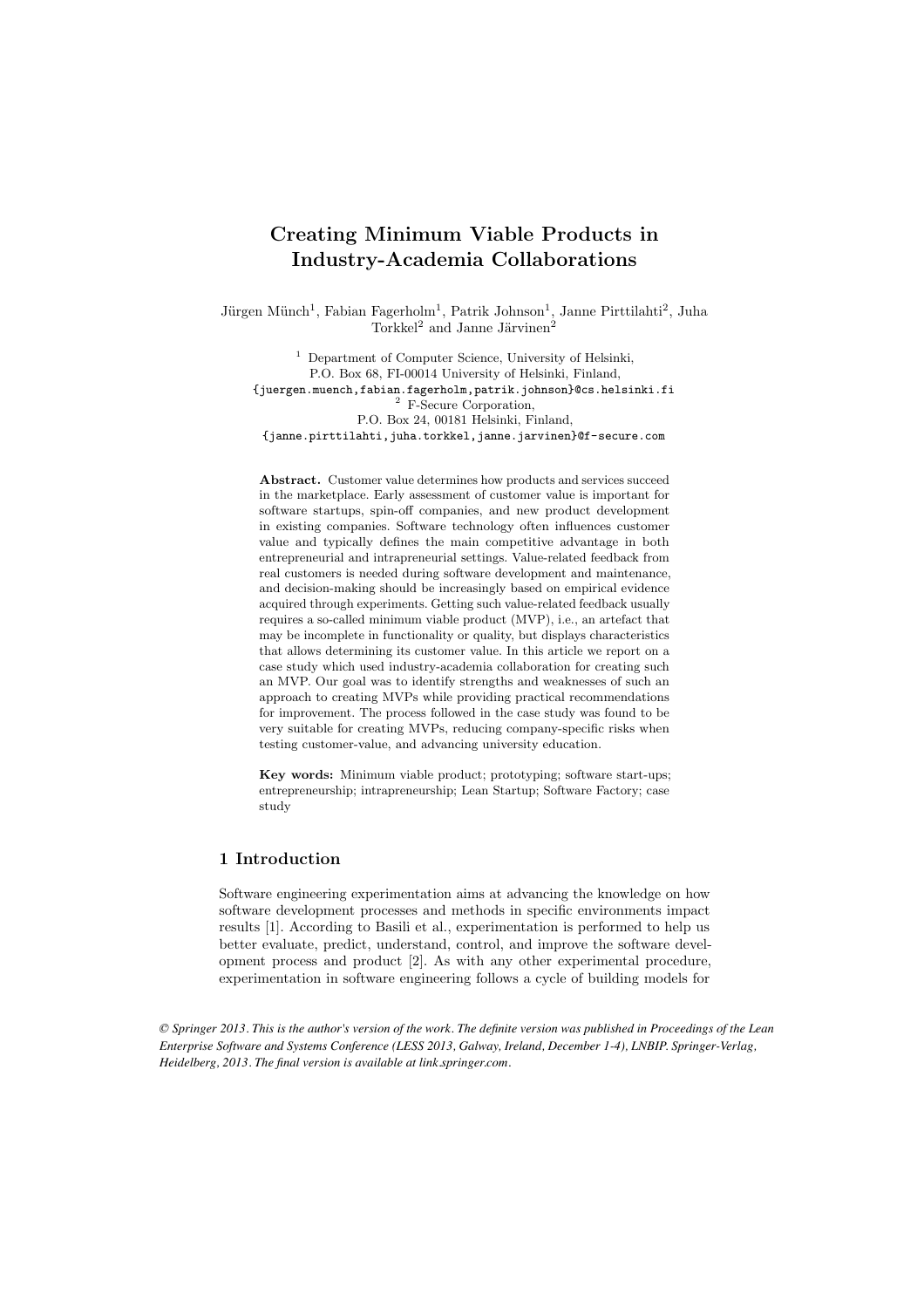development processes or products, defining and testing related hypotheses, and refining models and hypotheses based on experimental results.

Traditionally, the main focus of software engineering experimentation has been on the technical and managerial aspects; the developer and project manager perspectives have been emphasized. However, since software engineering is a field which is often associated with innovative high technology, a vibrant global community of entrepreneurs, and a customer base with increasing expectations, it should also take into account the customer-perceived value of its products and services. While customer value may be simply defined as "whatever the customer is willing to pay for", it is not simple to assess or measure this concept while designing a product or service. In software projects, multiple stakeholders may have several different needs that affect how they perceive the value of the end product [3]. Rather than attempting to fix a single assessment or measure of customer value, we emphasize the importance of a process of experimentation and learning which allows empirical discovery of customer value in a specific context, guided by analytically derived hypotheses.

This perspective is also important in software engineering education. Students are entering a field which demands not only programming skills, but also the ability to dynamically consider customer value. They should be equipped with suitable knowledge of how to participate in software projects where value considerations drive project activities. It is particularly important that students are exposed to realistic, current problem settings and learn to analyse and understand valuerelated experiments.

Developing innovative software technology requires early testing of customerrelated hypotheses. To make this possible, experimental objects, such as product prototypes, need to be created. Prototyping is used heavily in Agile software development. For example, prototyping is a core technique in the Dynamic Systems Development Method (DSDM) [4]. DSDM recommends four categories of prototypes: business, usability, performance and capacity, and capability prototypes. Early in the development process, business prototypes provide opportunities to conceptualise and communicate the business processes being automated, while usability prototypes allow definition, refinement, and demonstration of the system from a user's perspective. These two types of prototypes are closest to the notion of prototyping used in this paper. However, DSDM does not explicitly consider prototypes as experimental objects for testing the business value of a product idea during development. In Lean Startup terminology, a value hypothesis and a minimum viable product (MVP) need to be developed. Following Ries [5], a value hypothesis "tests whether a product or service really delivers value to customers once they are using it". An example of a value hypothesis is that customers of a specific customer segment will choose to sign up for a service based on a given set of features being offered. An MVP is an experimental object that allows for empirical testing of value hypotheses. According to the Lean Startup method, it should be built with a minimum amount of effort and development time [5].

In this paper, we argue that industry-academia collaborations are especially well suited for developing such MVPs and thereby support the rapid understanding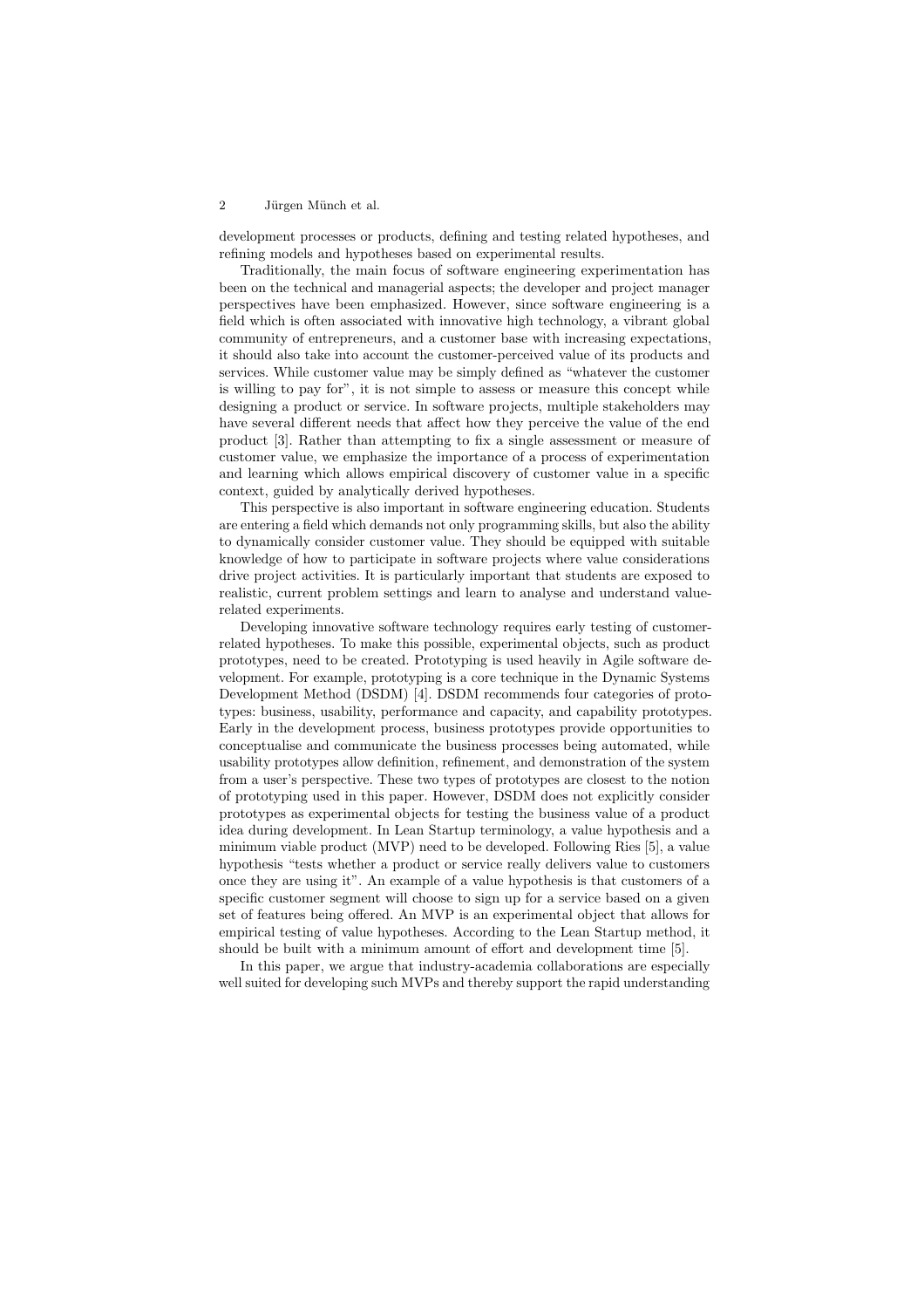of customer value in software development. More specifically, we address the following research questions in the context of industry-academia collaborations:

- RQ1: How should a product owner define a value hypothesis from which a minimum viable product is derived?
- RQ2: How should an implementation team create a minimum viable product based on a value hypothesis?
- RQ3: What are the main advantages and challenges for industry partners?
- RQ4: What are the main advantages and challenges for academic partners?

The remainder of this paper is organised as follows. In Section 2, we describe work related to technology transfer and value-based software engineering. In Section 3, we describe our research and development infrastructure (i.e., the socalled Software Factory) for creating MVPs together with industry. In Section 4, we describe our case study, including the research design, method, and context, as well as the execution and results. In Section 5, we describe the limitations that apply when attempting to generalize the results. Finally, in Section 6, we summarize our findings and outline future directions for this work.

# 2 Related Work

As software is increasingly at the core of all kinds of innovations, the customer perspective comes more into focus. Rombach and Achatz [6] define innovation in software engineering as both invention and successful implementation. They present a 6-step generic process model for transferring an innovative technology from its creators to organizations which are able to make them a business success. There are many other similar technology transfer models proposed in the software engineering literature. Very often they are organized so that the technological invention comes first and the invention of a business case comes later. This is based on the implicit assumption that customers do perceive the invention as valuable or that the value can be identified later. In addition, it is often assumed that the link to business goals and strategies can be defined later or is obvious.

Although these assumptions might be true in some domains, they become questionable in domains of high uncertainty and highly competitive markets, such as start-up companies and companies entering new business segments. Here, business value is unclear or needs to be learned during the invention process. It is often more critical for business success to understand the perceived value for a real customer than to immediately bring an invention into technical perfection. Vice versa, perceived customer value might influence what innovative software technology is needed, i.e., the business drives the inventions. In such highuncertainty environments, innovative software technologies and the understanding of their perceived customer value need to be integrated early in the software life cycle. Due to the fact that inventions often combine both innovative software technologies and innovative business models, it seems promising to analyse both experimentally. We argue that this approach is viable not only for new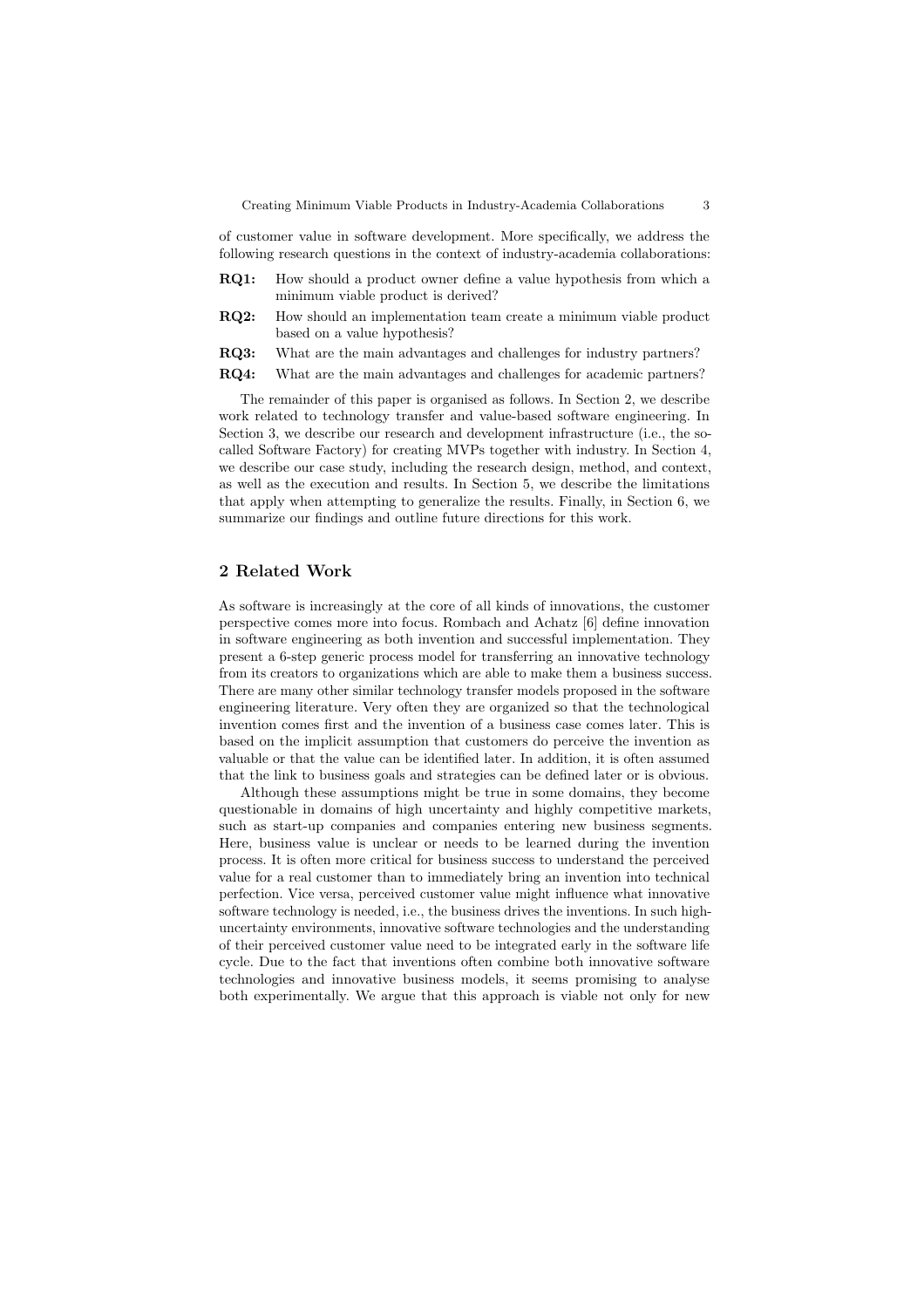development, but also for evolution of existing software-based products and services. We also argue that the approach is viable both for new, entrepreneurial start-up companies as well as for existing companies which face a need for renewal through internal entrepreneurship, or intrapreneurship.

Several approaches exist that integrate the business and the product development functions of organizations. One prominent approach is the "Lean Startup" [5] that leverages experimentation on the business level by rapid prototyping, testing value hypotheses, and very early feedback for product development. Another approach that focuses on considering value during the software process is "Value-based Software Engineering" (VBSE) [7]. This approach provides different elements, such as techniques for determining value by analytical means, and methods for including value considerations into management activities [8, 9]. Other related approaches exist, e.g. user-centered design [10], where design decisions are made based on empirical evidence gathered from user experiments and involvement. The approach presented in this article addresses the need to rapidly elicit and test value hypotheses through an empirical feedback cycle. The elements of VBSE and the experimental approaches in user-centered design can be seen as complementary to this approach.

# 3 Development and Usage of Minimum Viable Products in the Software Factory

Conducting experiments with customer value in the context of industry-academia collaborations requires a suitable infrastructure. The infrastructure we are using for this purpose is the co-called Software Factory. In this section, we sketch the concept of the Software Factory as an approach to MVP creation, outline some possible variations, and provide examples of how customer value can be operationalised and tested.

The Software Factory is a university laboratory that has been designed and implemented at the Department of Computer Science, University of Helsinki [11, 12, 13]. The main unique characteristics of the Software Factory are the integration of engineering- and business-level experimentation, a standardized laboratory infrastructure which supports conducting joint or comparative studies as well as the exchange of experience, the global network of Software Factories, which allows for running experiments in distributed settings, and the periodic conduction of projects several times a year, which allows ecient study set-up, rapid learning, and conducting longitudinal studies.

In the Software Factory laboratory, a company brings the vision about a new product or service and an initial value hypothesis. The company has the responsibility to test the value hypothesis whereas the Software Factory has the responsibility to create the MVP. The interaction between the Software Factory and the company can be seen as a learning cycle (Figure 1). The company provides an initial value hypothesis as input to a Software Factory project and acts as product owner. The Software Factory then creates an MVP that serves as an experimental object for testing the value hypothesis. During this development,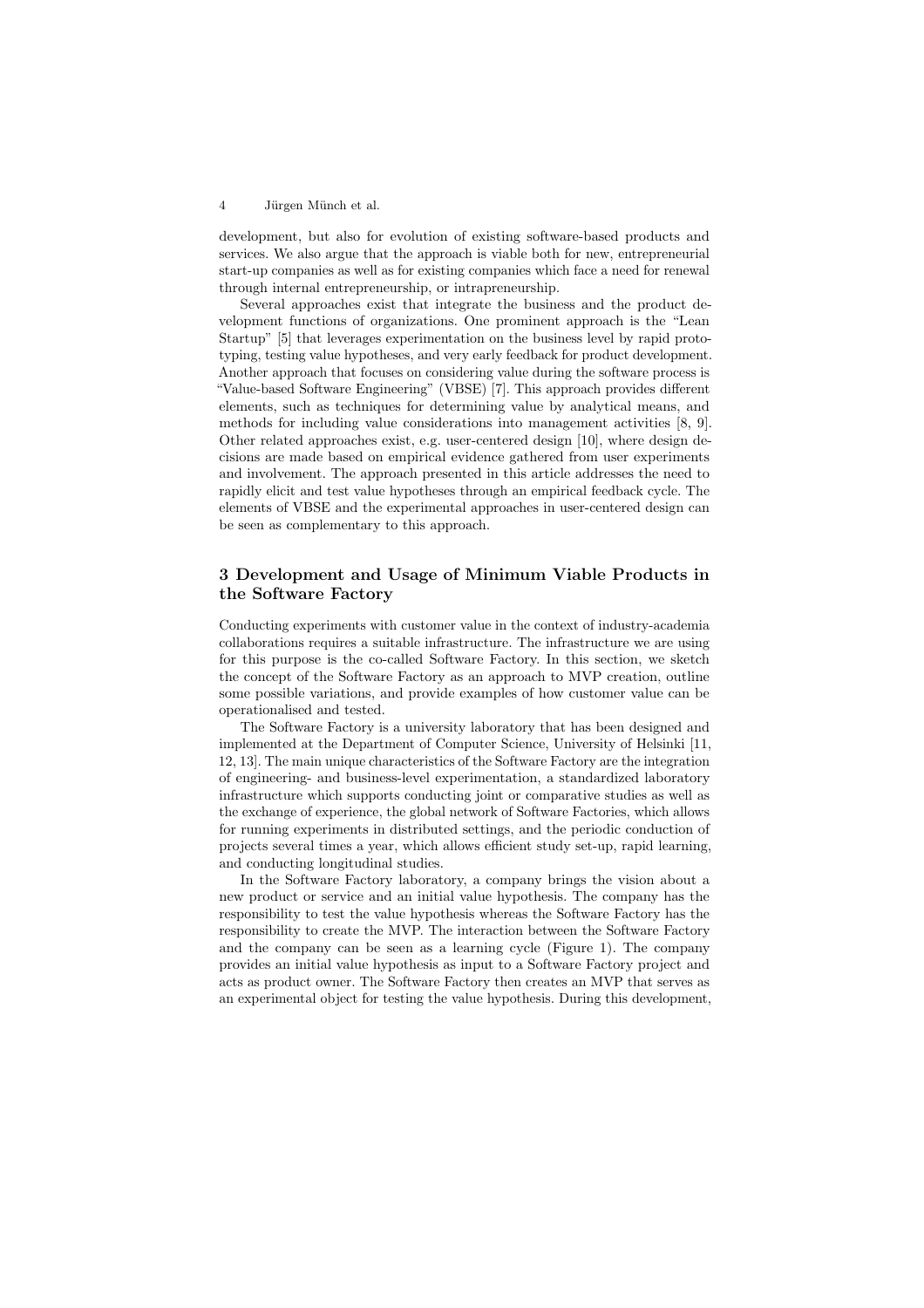the company provides feedback so that the MVP will be aligned with the value hypothesis. The MVP is used by the company to test the value hypothesis with real customers. Based on the results of this experiment, the company modifies the value hypothesis if necessary. Subsequently, the Software Factory develops a new version of the MVP that aims at testing the modified value hypothesis. The same applies for a set of multiple hypotheses to be tested simultaneously. One might consider this as a process consisting of developing first and testing afterwards, but actually the process is in the reverse order: the value hypothesis initially defines what needs to be developed in the Software Factory. Results from the evaluation guide further iterations of the MVP.



Fig. 1. Learning cycle: the Product Owner defines a Value Hypothesis (VH), which is used as input for the Software Factory to create a minimum viable product (MVP). The MVP is used to evaluate the VH in a customer test, resulting in an evaluation result (ER) that is fed back to refine or redefine the VH for the next cycle.

### 3.1 Variations in the learning cycle

The interaction between the company and the Software Factory is a crucial element of the experimental process, and there are several ways in which the interaction can occur. Depending on the context and constraints of the project, a company might replace testing the value hypothesis with qualitative expert feedback. This may occur especially in initial iterations when the customer is not ready to conduct potentially costly user experiments – but caution should be exercised here in order not to develop the product too far without empirical feedback. Another option could be to use the Software Factory project for the creation of the first MVP without testing the value hypothesis during this project.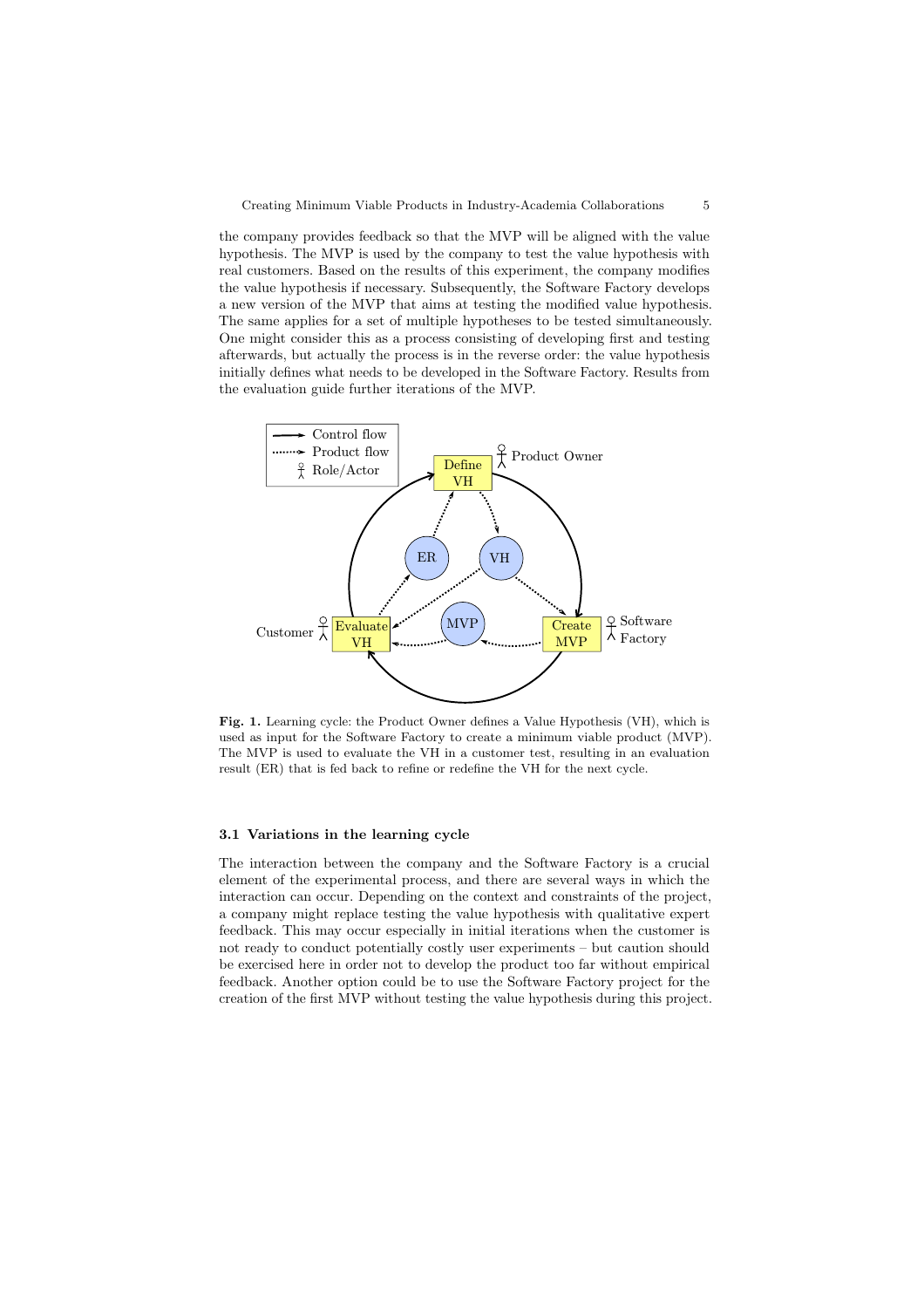In this case, experimentation with customers would start after project completion. It could also be possible that the company needs to pivot and start again with a new value hypothesis and a new MVP in case the initial value hypothesis has been proven significantly wrong.

## 3.2 Techniques for customer-related experiments

There are several techniques by which to perform customer-related experiments to validate value hypotheses of software-based products and services. Suitability of techniques depend on how far the software has been developed. Simpler techniques can yield coarse-grained insights quicker early on in the process, while more mature products and services can benefit from techniques which permit fine-grained analysis and linkage to business strategies. While this study does not cover the validation of the value hypothesis, we briefly explain three examples of techniques for conducting customer-related experiments: cohort analysis, A/B testing, and GQM<sup>+</sup>Strategies.

*Cohort analysis* refers to studies comparing groups of people on one or several attributes over time (e.g. [14, 15]). A cohort is a group of people who share a common characteristic over a certain period of time. In medical research, cohort studies are used to assess the association between an event, such as the presence of a disease risk factor, and some outcome, such as actually developing the disease. Analysis of subgroups within a cohort can yield important insights that may confirm existing hypotheses or create new ones. Cohort analysis may be used, e.g., to determine whether users of different age groups signing up for a software service at a specific time are more or less likely to be frequent users of the service.

*A/B testing* is a technique where subjects are randomly assigned to two groups receiving different treatments (e.g.  $[15]$ ). The groups are then compared with respect to some outcome. For example, group A may be shown a certain kind of feature in a mobile application, while group B is shown another feature. The groups are then compared to see which feature is more likely to attract the user to make a purchase decision. Such information can support the decision to focus implementation on one feature or the other.

For more elaborate needs, *GQM<sup>+</sup>Strategies* [16] is an approach to systematically break down business-level goals into sub-goals and strategies for implementing them, and to link these with software measurement. GQM<sup>+</sup>Strategies allows companies to streamline metrics collection to support business decisions. For customer-related experiments, GQM+Strategies allows companies to express the desired goal of measurement (e.g. to increase sales), construct strategies for reaching those goals, and devise metrics that determine how the actions taken are contributing to the realization of the goals.

Besides the mentioned techniques, many other techniques can be used for conducting customer-related experiments such as multivariate testing, big data technologies, live customer feedback analyses, etc. All of these methods require significant expertise to properly select and apply.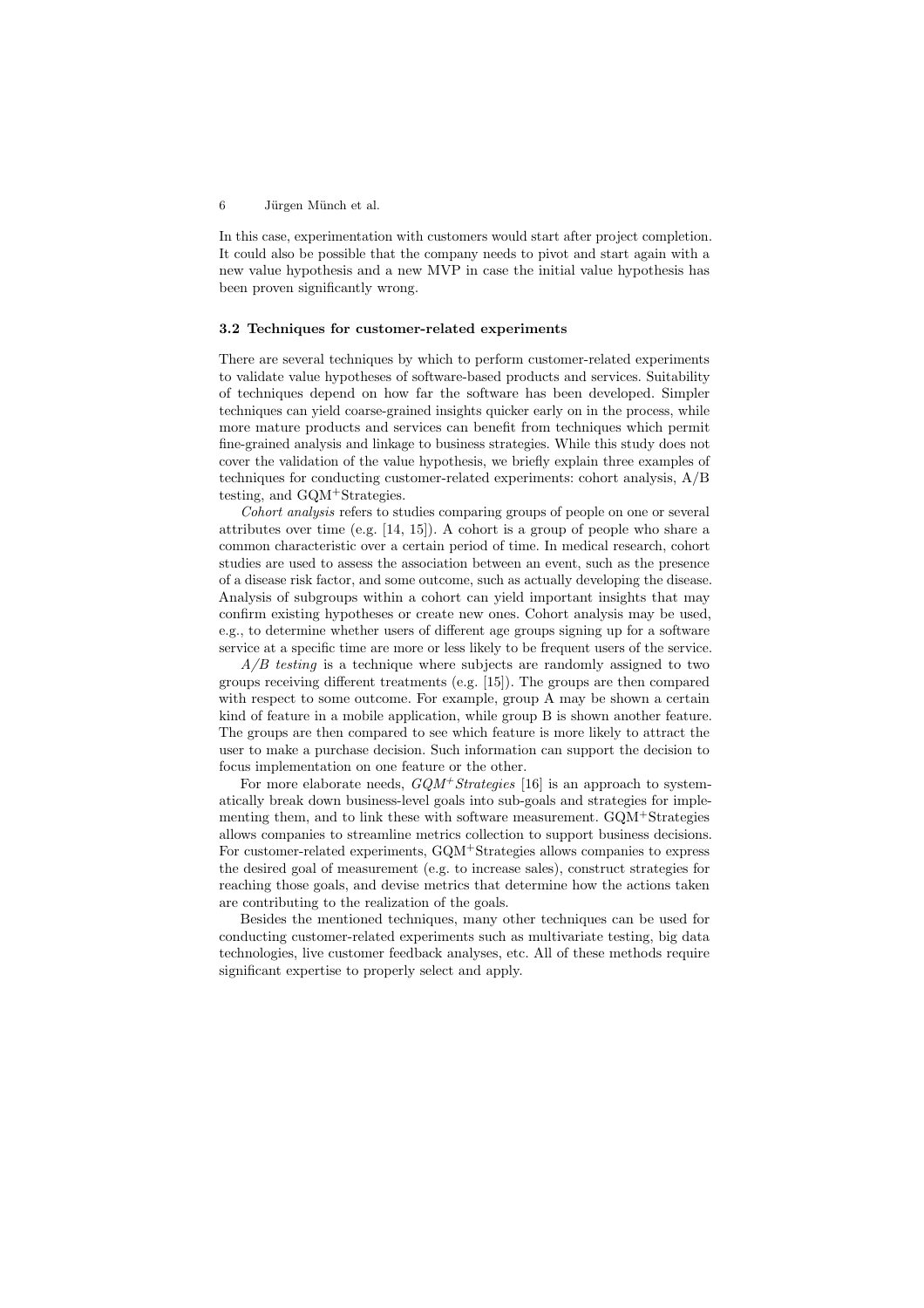Creating Minimum Viable Products in Industry-Academia Collaborations 7

## 4 Industry case

We use one of our projects in the Software Factory laboratory at the University of Helsinki to illustrate the experimental cycle. The main objective of the project was to validate a value hypothesis given by a customer. The project was initiated as a rapid-feedback development effort that would proceed from an initial value hypothesis to an initial MVP that could then be subjected to separate evaluation with real users. Consistently with the objective, there were no requirements to use any legacy code or perform potentially difficult integration into existing systems.

We focus here on the two first steps of the learning cycle shown in Figure 1 (definition of value hypotheses and creation of MVP). Intermediate versions of the MVP were subjected to expert evaluation and the value hypothesis and project priorities modified accordingly. The project completed two major cycles but did not include evaluation with specific customer experiments. We expect to study those separately.

## 4.1 Research Design and Method

This study can be characterized as a single-case study using multiple-researcher triangulation [17, 18]. Case studies can be said to study "contemporary phenomena in their natural context" [19] and to "generalise from specific contexts" [18]. There are several types of case studies [17], some of which have been used and described specifically for software engineering [19]. However, case studies do not constitute a homogeneous class of studies, but display considerable variation. Since cases can vary arbitrarily, researchers must adapt their designs and methods to truthfully represent the case, while balancing considerations of generalisability.

In this study, we took an open-ended, participatory approach. Two persons from the Department of Computer Science, University of Helsinki, and one person from the case company, were present and participated to varying degrees in the project. Data sources included participatory and direct observation, notes taken during the course of the project, and analysis of project artefacts such as produced software, documentation, and other materials. In particular, the project coach kept a diary of project events and provided substantial input for this study. The other participating researcher organised meetings and performed open-ended, interview-like discussions with the project participants in the beginning, middle, and end of the project. The company representative was the project's product owner and interacted closely with the student team.

Our analysis method can be described as narrative and inductive. From the data and experiences gathered, we build a chronological story of the project, including different perspectives and considerations, and attempt to trace causal relationships that allow us to abstract from the case material to more general findings.

## 4.2 Goal and Context

The main goal of the project was to develop an MVP that could be used to test the end-user value of a cloud service. The MVP was a game that generated metadata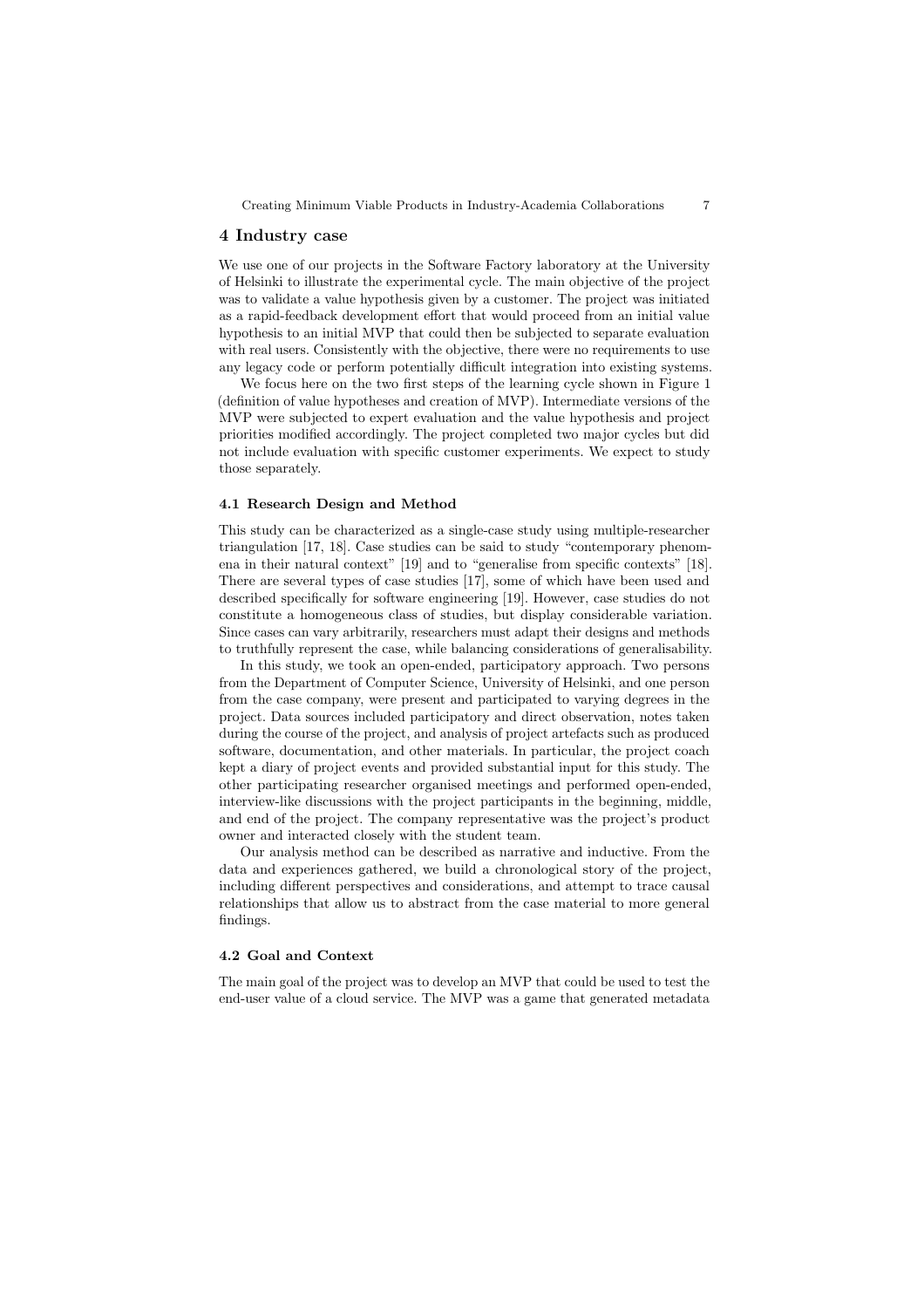regarding a set of objects in a cloud storage system as a by-product of playing. The overall value hypothesis was that the game would be satisfying to play and that users would consider the generated metadata to be valuable. To validate the overall value hypothesis, the customer wanted to find out i) whether users are motivated to use the software, ii) whether users perceive fun in using the software, iii) whether using the software creates valuable metadata, and more specifically, iv) whether the created metadata is usable for providing additional services. From an engineering perspective, the goal was to test v) if and how the game concept includes key elements of good game design. As a related goal, the execution of the project itself was expected to reveal valuable information regarding industryacademia collaboration. Finally, since the project team consisted of students, a separate goal of the project was to provide an educational experience.

The customer company was the Innovation and New Concepts division at F-Secure Corporation. The project team consisted of four students, with every student working 24-30 hours per week during the seven-week project. In addition to the students, a project coach was present with the team on a daily basis, and a customer representative in the product owner role was present at least once a week. The product owner was also available on demand over teleconference and email. The product owner was technically skilled, was one of the originators of the project idea, and was empowered to make all decisions regarding the project.

To determine which features would be implemented first to attempt to satisfy the value hypotheses, the product owner experimented with paper prototypes of the game. A question posed early in the project was whether to develop a single game with a tightly defined feature set, or to develop a configurable game platform. After some consideration, the team and product owner decided not to embark on the platform option, since it would lead to effort being spent on platform features which would not necessarily be needed for testing the value hypotheses. Instead, the decision was to make a game with a tightly defined feature set but with configuration options for testing the specific variations that the product owner had reason to believe would affect the playability of the game. These variations could then be exploited in subsequent testing of the value hypotheses.

The project team used Scrumban, a combination of Scrum and Kanban [20, 21], to coordinate its work. The team was given a training session on the process during the first days of the project. Otherwise, no tightly controlled process was used, as the project was aimed to promote creativity and exploration. This is also in line with the process itself, as described by Kniberg [21], since it allows a team to develop and tune its own process.

## 4.3 Execution

The time-line shown in Figure 2 illustrates milestones and events during the project, and shows a classification of the overall focus of project activities. Since the development of the prototype had no initial technological restrictions, significant time was spent on deciding which technology the new prototype should use. Aside from organization and initial training, most of the first two weeks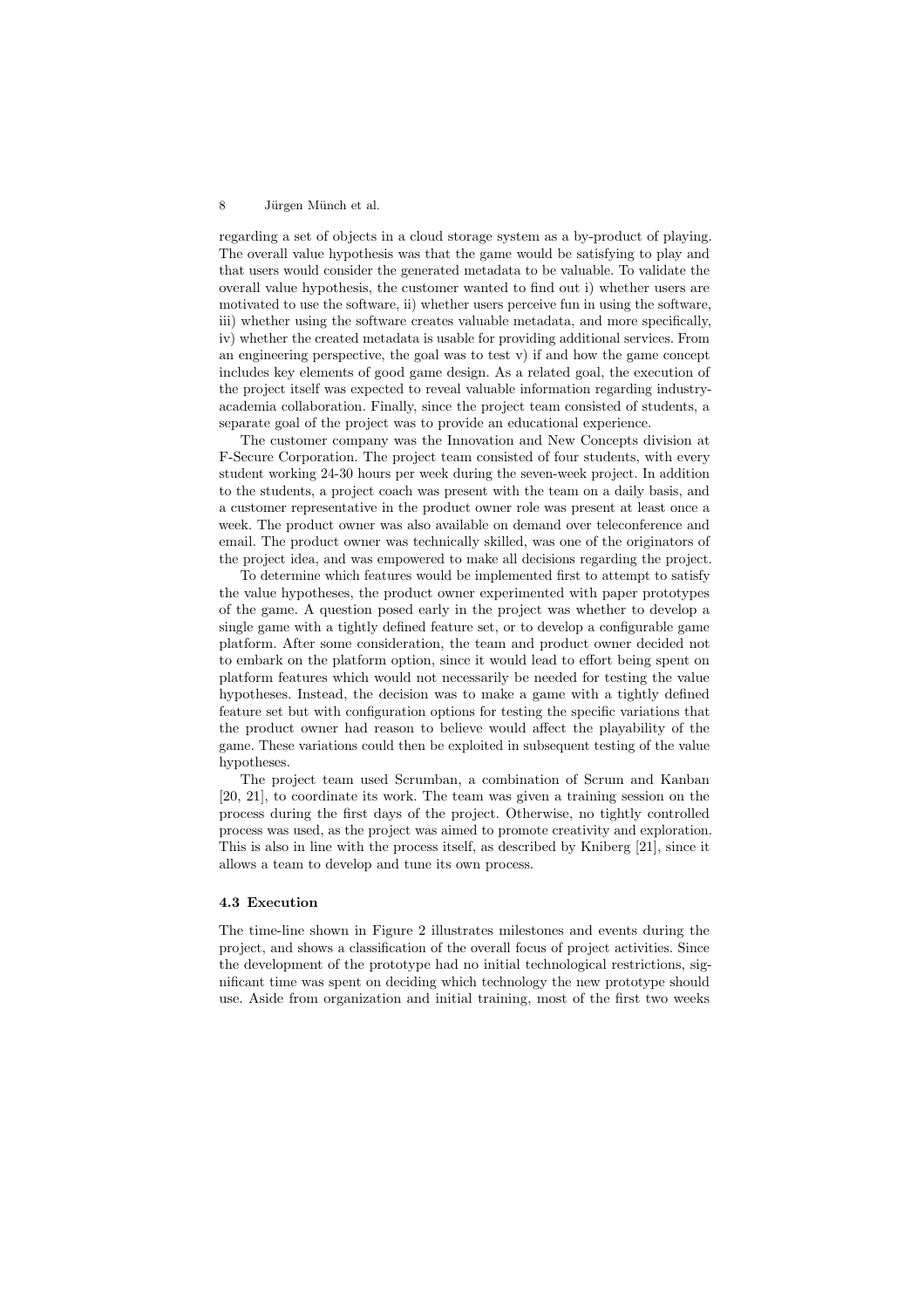of the project were spent evaluating technology choices. The team evaluated several options from multiple perspectives, including ease of use and speed of development, licensing, technological options, and prior experience of team members. The most promising alternatives were then further analysed by developing small proof of concept implementations of the product idea. During the second week, two platforms were developed in parallel until the final choice could be made with established knowledge and taking the whole project context into consideration. A modern HTML5-based browser platform was chosen, and the main implementation was made using JavaScript and HTML5 web technologies.



Fig. 2. Milestones, events, and activities per week.

Throughout the project, there was a clear backlog of features generated by the team in conjunction with the product owner. Goals of both the product owner and development team were aligned, which aided discovery of new features that could potentially contribute to the value hypothesis. The product owner offered an opinion on how to prioritize high level features, but the final choice was left to the team, as well as breakdown of features into practical tasks.

Since the product owner was available on demand, the team was able to apply rapid prototyping of the MVP and validate first draft solutions close to the time of inception. This "fail fast" approach allowed the product owner to immediately influence the direction of the project based on tangible evidence from a product increment.

The initial MVP was delivered, and the first major learning cycle completed, approximately two and half weeks after the technology choice had been made. An intermediate demo was given at the customer's premises roughly half-way through the project. The fact that this demo was scheduled already at the start of the project gave the team a clear focus for its efforts. The project then proceeded in very iterative expansions of the functionality, which meant that the customer was provided with product variations that could be used for testing the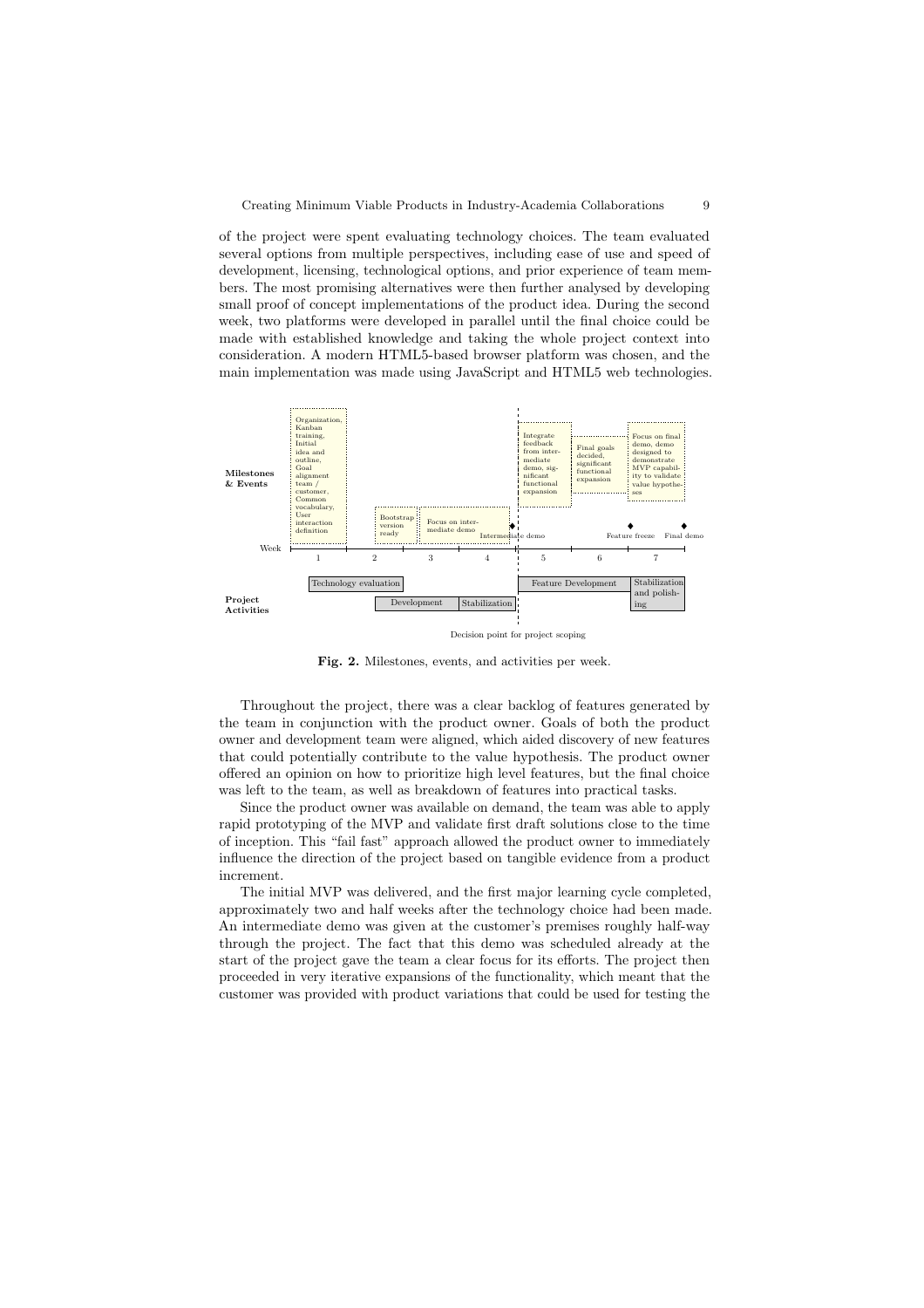value hypotheses. Code structure and architecture were expanded and developed iteratively, using several explorative solutions.

## 4.4 Results and Lessons Learned

In this section, we discuss the results of the study and list essential lessons learned from the project. We present each research question in turn, along with the lessons related to that particular question.

The most important lessons learned are concerned with i) the role of the product owner and ii) the close connection between the product owner and the team, but we also report some lessons regarding iii) technological choices and iv) demonstrations.

The role of the product owner *RQ1* asks how a product owner should define a value hypothesis from which a minimum viable product is derived. In our case, the product owner succeeded in defining the value hypothesis by not only presenting the hypothesis itself, but working with the implementation team to iteratively define the variation points in the MVP that would support testing the hypothesis. The result was a software prototype that did in fact support testing of the value hypotheses that the company had defined. We therefore propose that the product owner should define an overall value hypothesis on the business level, but be prepared to interpret the value hypothesis in increasingly refined and technical detail, in order to ensure that proper variation points are implemented for subsequent hypothesis testing.

We also found that being in close connection with the team allowed the product owner to correct misunderstandings and give further expansion on details that were not covered during active meeting time. This tight interaction with the team was essential for understanding and guidance, and therefore, the performance of the project. The product owner had both the technical and business-level skills to evaluate the product increments. The increments would not display stunning visual features immediately but would rather demonstrate some important behaviour in the software. The product owner's ability to see the essential characteristics of the feature under development was crucial. Being regularly present, the product owner facilitated continuous knowledge transfer, and no separate transfer process was required at the end of the project.

Technological choices *RQ2* asks how an implementation team should create a minimum viable product based on a value hypothesis. In our case, the team was able to interpret the value hypothesis and produce the desired MVP by efficient down-scoping of immediate next steps and by thoroughly experimenting with technology choices early in the project.

As previously noted, the team spent the first two weeks on evaluating technology choices. After the project, the team considered this appropriate, taking the project length into account. Also, the fact that the product owner knew the importance of making this choice helped the team to develop trust. The technology choice was not a simple feature list comparison, but was actually taken to the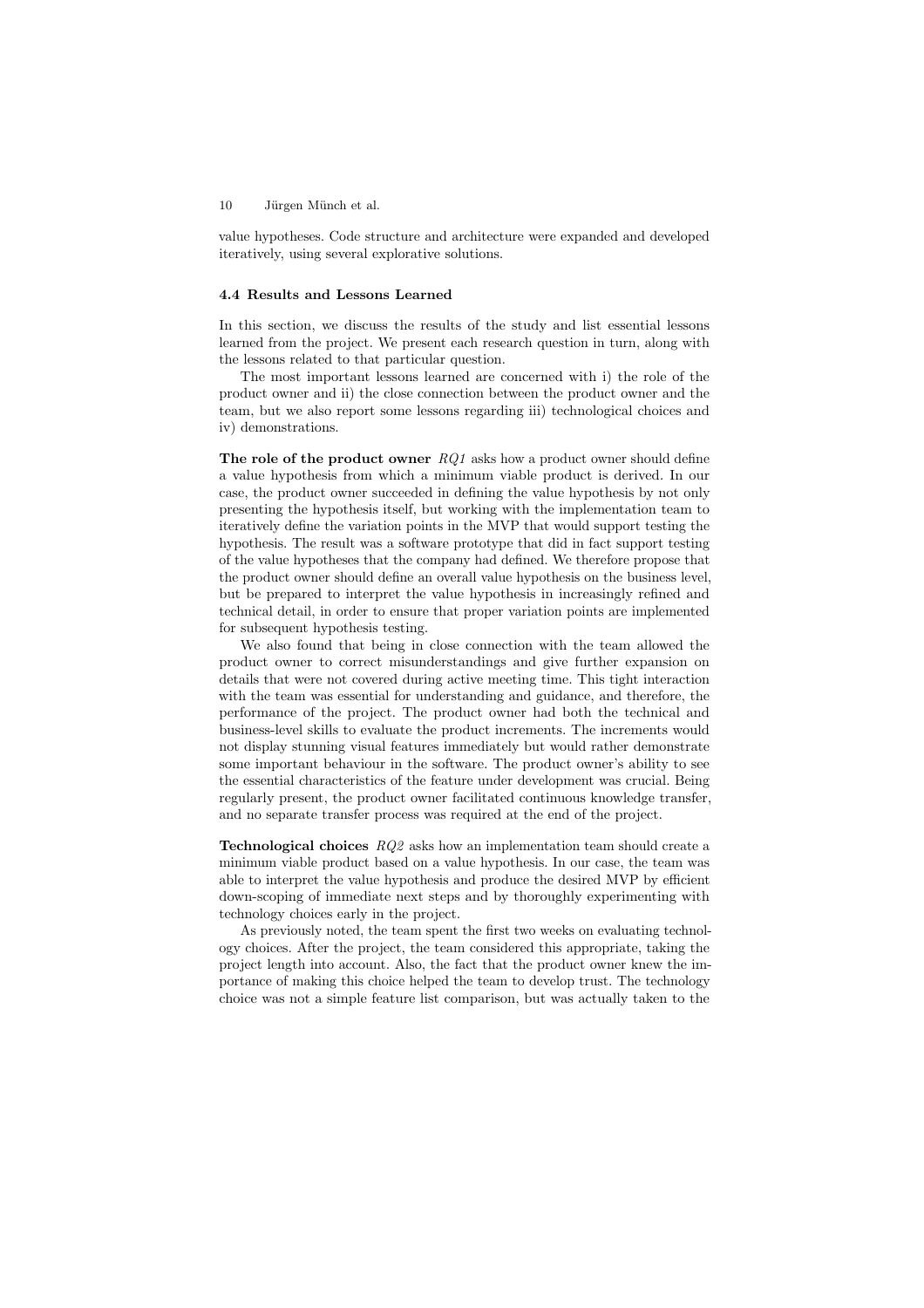point where the candidate platforms were used to develop simple proof-of-concept programs. This ensured that the team and product owner made decisions based on a real evaluation for this particular case, not general information given by a third party.

The project had a critical dependency on the customer's cloud storage platform. This posed an unnecessary development risk for the project, since the objective was not integration into the platform but production of the MVP. Therefore, the team and product owner decided very early that the storage API would be abstracted using a mock implementation. This had multiple positive effects for the project: not only was the prototype development technically independent from the platform, but the project also depended only on the product owner. The customer provided an API specification with the same characteristics as the real platform, ensuring that integration would be possible later. Besides serving as an MVP, the prototype revealed potential improvement needs in the platform API.

The team The small size of the team ensured little or no communication overhead, since team members could develop individual relations with each other, the customer, and other stakeholders. Task generation was initially difficult for the team, but became easier later in the project when high level features could be split into concrete development tasks for each part of the product (front end, game logic, back end). Clearly visible tickets on the Kanban board allowed for interactive prioritisation by the team together with the product owner.

Together, the observations on technological choices and the team link research questions 1 and 2: while the responsibility of the product owner is the definition of the value hypothesis, and the responsibility of the team is the creation of the MVP, both need to approach each other in interpreting how the value hypothesis should be operationalised and turned into a technological artefact. We propose that both product owners and team members require both special knowledge and skills to be able to function effectively when developing an MVP from a value hypothesis.

Demonstrations One way to facilitate the interpretation process between product owner and implementation team is to perform demonstrations. During the project, the team held weekly demonstrations for the product owner. In addition to this, an intermediate demo was scheduled for the middle of the project, and a final demo at the end. These were more comprehensive demonstrations held at the customer's premises and the audience included not only the product owner and team coach, but also experts from the customer organization.

The weekly demos provided clear intermediate deadlines for the team, and allowed it to focus on creating a tangible result. It also allowed the team to demonstrate functionality that had been defined during the development process in order to get feedback from the product owner. The demos made questions concrete and the product owner could base decisions on visible alternatives.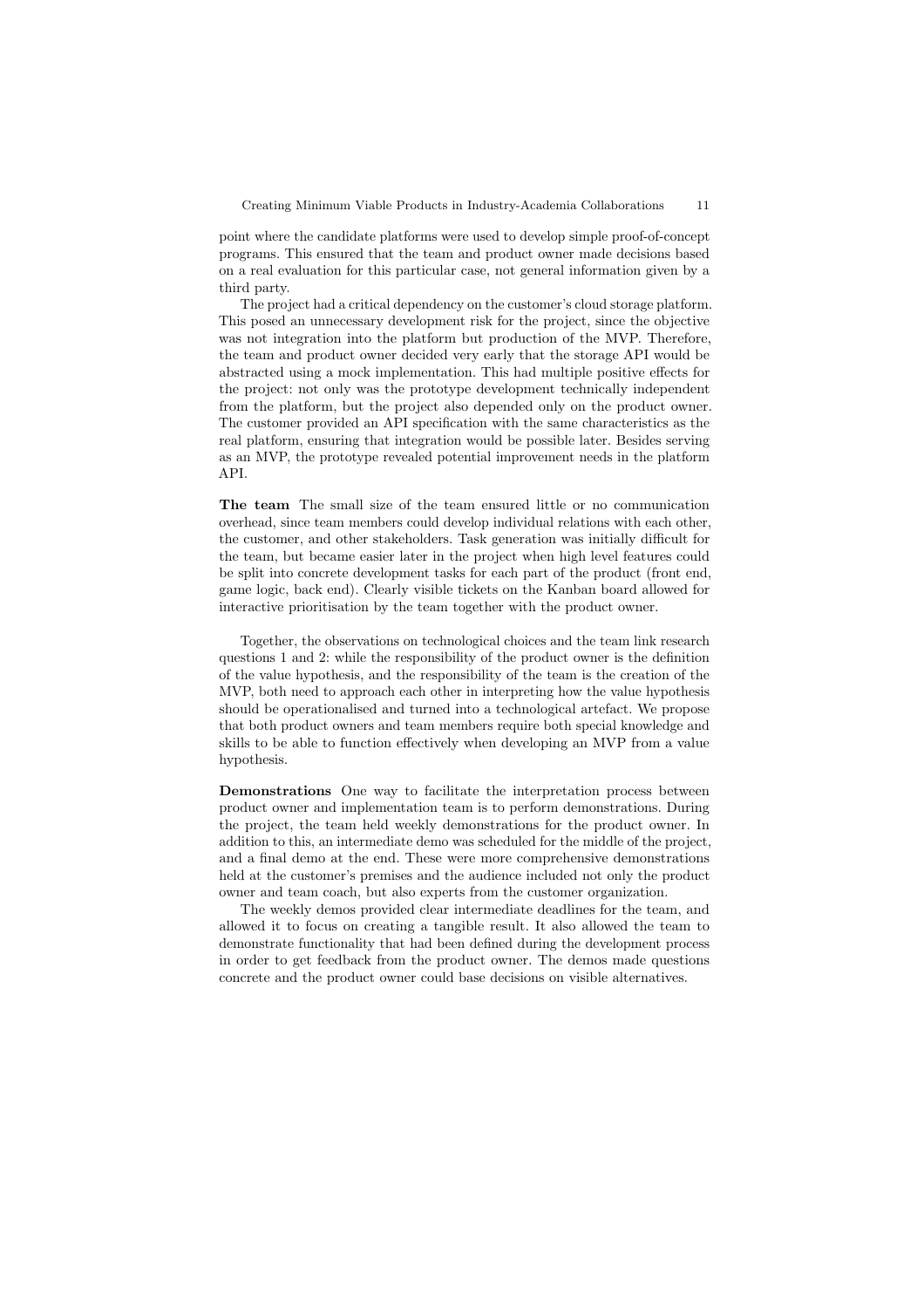An interesting question arose after the intermediate demo: there was a trade-off between expanding the project scope and refining existing features (see Figure 2). For the customer, this decision highlighted the importance of defining what value was most important to test: whether the test should be more about comparing the viability of many features or about comparing the quality of a few features. The product owner chose to lean more towards comparing a larger set of features, since the concept was still in an early stage. In later stages, after the value proposition has been field-tested, the choice could lean more towards the details of a few promising features.

Advantages and challenges *RQ3* and *RQ4* ask what the main advantages and challenges of creating MVPs in industry-academia collaborations are for industry and academic partners, respectively. In our case, three particular advantages were clearly visible for industry partners. First, it is beneficial for industry partners to be able to conduct MVP creation in a relatively low-risk environment. Since the amount of company resources that are tied to the project is limited, the impact of project failure in terms of lost resources is also limited. Second, industry partners can benefit from the use of measurement experience that exists in academia. Researchers working in the Software Factory context are trained to design, conduct, and analyse experiments, and they can be utilised to assist in different stages of the project. Third, and more broadly, industry partners can utilise other kinds of research capabilities inherent in the academic environment. An MVP-creation project may be embedded in a larger research project, or it can be expanded into one.

For academia, we found a number of benefits. Collaboration projects can provide real cases for research, as is evident in this article. Also, the benefit for students in the form of valuable learning experiences was clearly visible. As an example, one student who worked as a software developer remarked after the project that "I now understand much better what I'm doing at work". We also found that the project brought contemporary realism into the world of academia, and we were challenged to keep up to date with relevant problems from practice.

Based on our experience, a number of challenges apply when creating MVPs in industry-academia collaboration projects. A first challenge relates to synchronisation of schedules. University course calendars, in our case especially the Software Factory project schedule, needs to be positioned in an appropriate time window where a partner company has the willingness and available resources to test innovations. Second, technological infrastructure presents a challenge: MVPs must be deployable on either existing platforms, which may include legacy components, or on new platforms, which may be under development. In some cases, the MVP may need to be deployed on end-user systems, which requires careful consideration of platform compatibility and data security. Finally, properly conducting value-based experiments requires measurement competence. Appropriate training and competence is needed when defining value hypotheses, design appropriate experiments, derive necessary measures, conduct experiments, and reason from analysis results. Especially the customer should have adequate competences in defining value hypotheses and be able to draw conclusions from analysis results.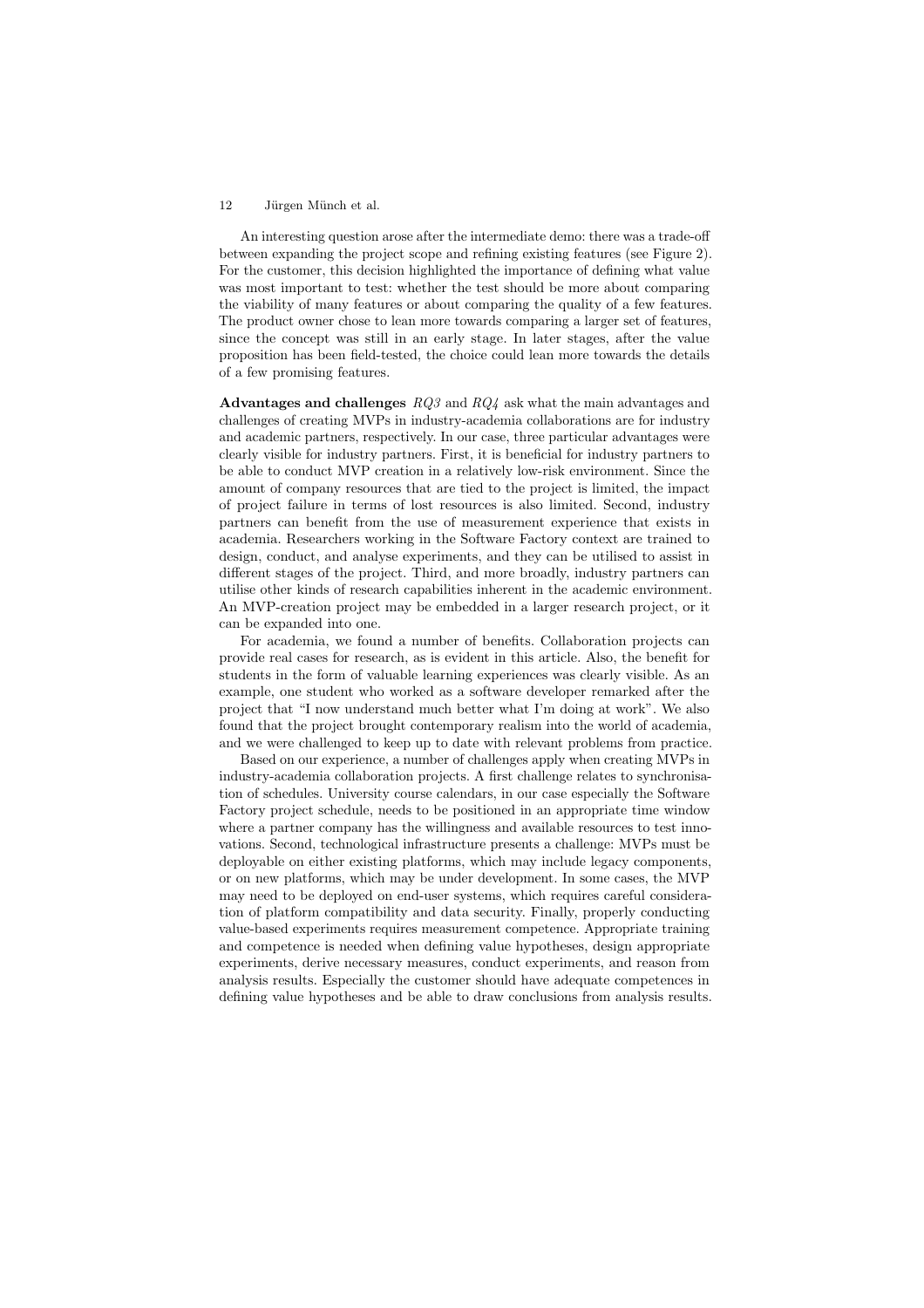## 5 Limitations

Despite the case project having many realistic features, this study has a number of limitations. First, the produced MVP was not subject to field evaluation with real users. Therefore, lessons learned with respect to appropriate experimental instruments for customer validation are missing. On the other hand, this was precisely the intended scope of the project: to demonstrate how a concept idea can be developed into a prototype implementation for subsequent evaluation. We expect to evaluate the end result separately.

Second, since the project team consisted of students, the results may not be applicable to professional software development. Furthermore, the team was new, and with repeated cycles of execution, they may change their approach. Also, another team may have done things differently. However, we argue that these limitations are not as severe as they may first appear. It is well known that the programmer productivity can vary considerably [22]. The fact that this programming team was able to implement the prototype with unfamiliar technology in the given time-frame indicates that a professional team should be able to do the same in a similar amount of time, with the limitation imposed by varying individual degrees of productivity. In the formation of the team, a simple, single-task programming test was administered before team members were admitted to the project. There were no indications that the team members would all have been unusually skilled. In addition, the goal of of an MVP is to test value hypotheses. Therefore, the main criterion is that the MVP is suited for such testing, regardless of who has developed it. A more experienced team may have reached better results, but even at this baseline, the result was acceptable.

A final limitation relates to rapid prototyping. Many technologies are ill-suited to rapid prototyping and thus the proposed approach may not be applicable when using such technologies. However, it may be possible to set aside the less flexible tools and prototype with other technologies only for the purpose of testing a value hypothesis. Once the value has been determined, a production version can be implemented with another technology, thus avoiding potentially long and costly implementation projects when the value is uncertain. As demonstrated in this project, it is often possible to abstract away parts of the system that are not relevant for testing the value proposition, and address them at a later stage. A potential risk with this approach is that the technology to be used in the production version can cause significantly different cost of implementation than the prototyping technology for the chosen feature set. However, this question is different from the question of customer value. Also, the prototyping itself is likely to reveal important requirements for implementation technology.

# 6 Summary and Future Work

This paper presents experience with creating an MVP in the context of an industry-academia collaboration. The experience is based on a concrete case study. In summary, rapid prototyping for getting value-related feedback can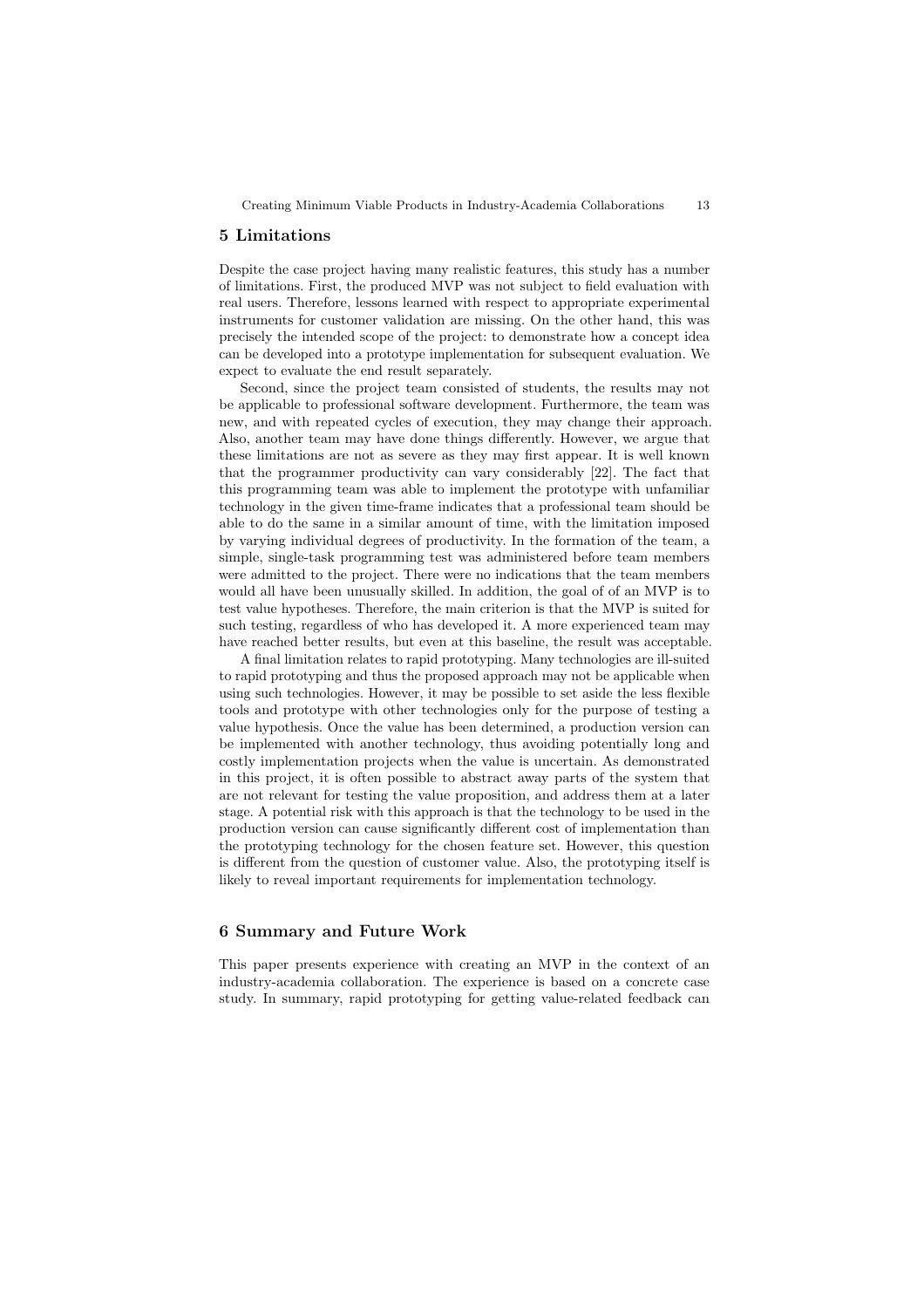be systematically conducted using a simple framework process, in which the implementation team is given freedom to explore the concept design space in short, incremental cycles in close cooperation with the customer. Factors critical for success are i) the role of the product owner, who should come from the customer organization, have enough technical and domain knowledge to make correct design decisions, and be empowered to make those decisions, ii) taking the proper time to investigate technology options with the goal of selecting an implementation technology that supports rapid prototyping, iii) abstracting away parts of the target platform to keep the project focused on testing the value proposition, not the integration into the platform, iv) systematically employing a light-weight process in which the implementation team and the product owner can prioritize high-levels features and the team has autonomy to decide on feature decomposition into tasks, and v) having frequent demonstrations, including demonstrations with an audience that is not directly taking part in the project.

Our study provided several insights on how the development of MVPs with value-related feedback can be organized in short iteration cycles. The following questions illustrate some interesting future directions. First, testing value hypotheses in the field requires a suitable experimental infrastructure. What are the requirements for such an infrastructure in different contexts? How can software products and services be integrated into such an infrastructure? These questions are also relevant for supporting design decisions on how to evolve existing products or services. Second, an open question is how to integrate experimentation on the business level with experimentation on the technical level. Sustainable innovations require technological advantages that also need to be evaluated by experimental means. This warrants further research. Third, can experiment-based software development be aligned with organizational and legal constraints? For example, contractual issues may need special consideration in experiment-based software development. Finally, how should customer value be evaluated in cases where the value creation is part of an ecosystem? For example, the value could come from the number and type of apps available in an ecosystem.

Both start-up companies and innovative intrapreneurial divisions in established companies can benefit from insights into these questions. We expect more systematic experimentation with customer value in software development and evolution to significantly speed up the pace of innovation and help release more disruptive software-based solutions. Through industry-academia collaboration, companies can reduce the barriers to experimenting with MVP creation.

# References

- 1. Wohlin, C., Runeson, P., Höst, M., Ohlsson, M., Regnell, B., Wesslén, A.: Experimentation in software engineering. 2012 edn. Springer (2012)
- 2. Basili, V.R., Selby, R.W., Hutchens, D.H.: Experimentation in software engineering. IEEE Trans. Softw. Eng. 12(7) (July 1986) 733–743
- 3. Boehm, B., Jain, A.: Developing a process framework using principles of value-based software engineering. Software Process: Improvement and Practice 12(5) (2007) 377–385